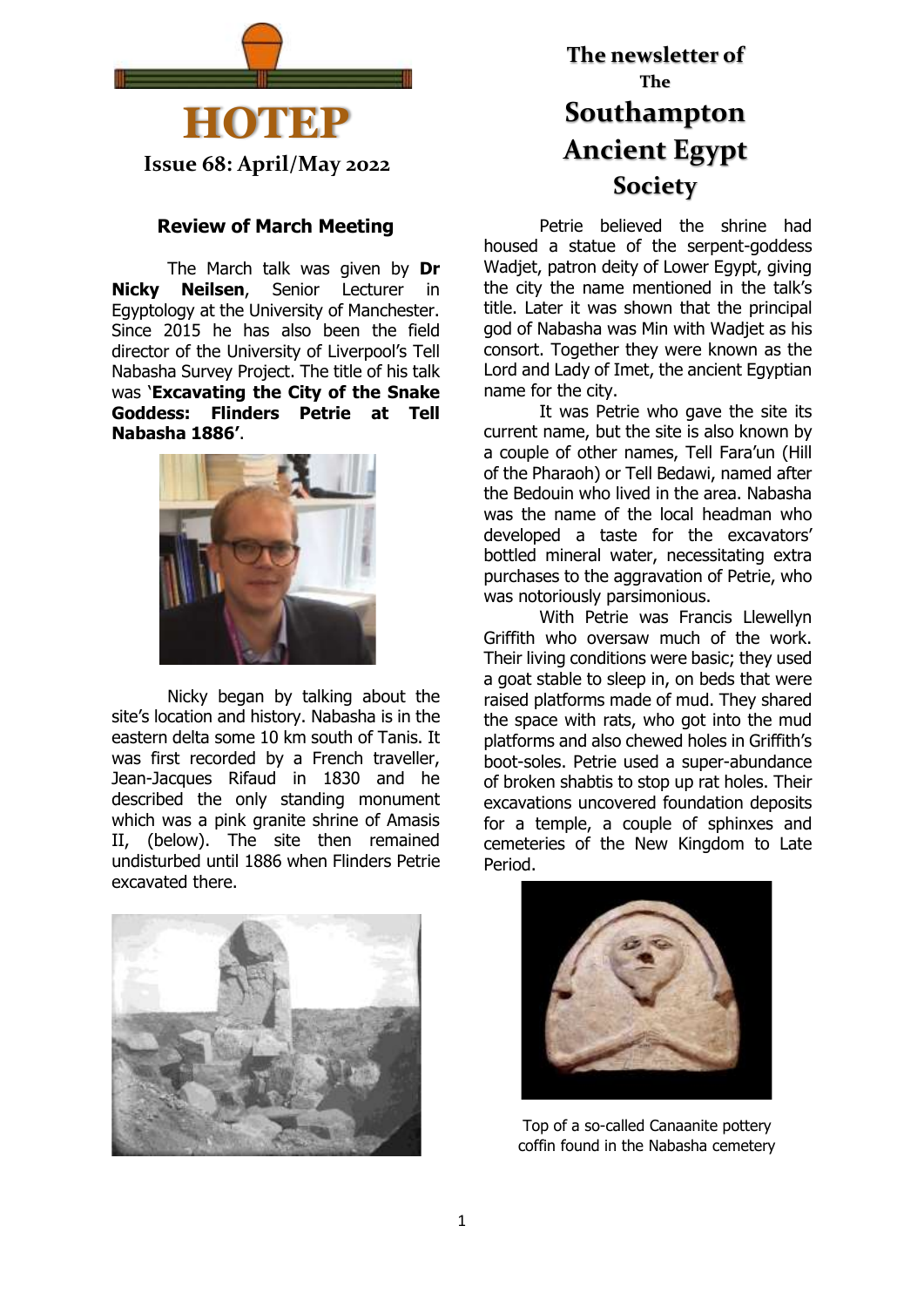

Nicky described how the site is today (above), which is much smaller than in the 1880's and has been used as the village rubbish dump. The shrine of Amasis II has fallen in the intervening years and is now in pieces, it has also suffered burn marks from rubbish being burned around it. Nicky believes that the shrine fell because it was undermined by Petrie's excavation. The archaeological site has become a tip over the years and Nicky explained how the team must be careful when on site as dangerous items (such as medical waste) have been dumped there. This was only one of the



Remains of the Amasis shrine, (above) 1985 and (below) 2015. Note the signs of burning from the area's use as a rubbish dump.





Temple gateway foundations with sphinx, Petrie excavations

challenges confronting the excavators in dealing with the different priorities and expectations of the local population.

Since 2015 the team lead by Nicky has found pots of various types and a sculptor's model of the god Harpocrates, the third member of the Imet triad. They have also carried out a remote sensing survey of

> the entire archaeological site using satellite technology. This was a good introduction to a lesser-known site and Nicky was an engaging speaker. **Glenn Worthington**

### **March Quiz Answers**

**WHERE?** The alabaster mummiform sarcophagus belonging to Seti I is now in the Sir John Soane Museum, London.

**WHAT?** The three gold ornaments usually described as flies (sometimes as bees) were military honours awarded to Queen Ahhotep, mother and possibly co-regent of Ahmose I, for her support during the campaigns to expel the Hyksos.

**WHO?** John Ward is codirector of the Gebel el-Silsilah Project of Lund University, Sweden.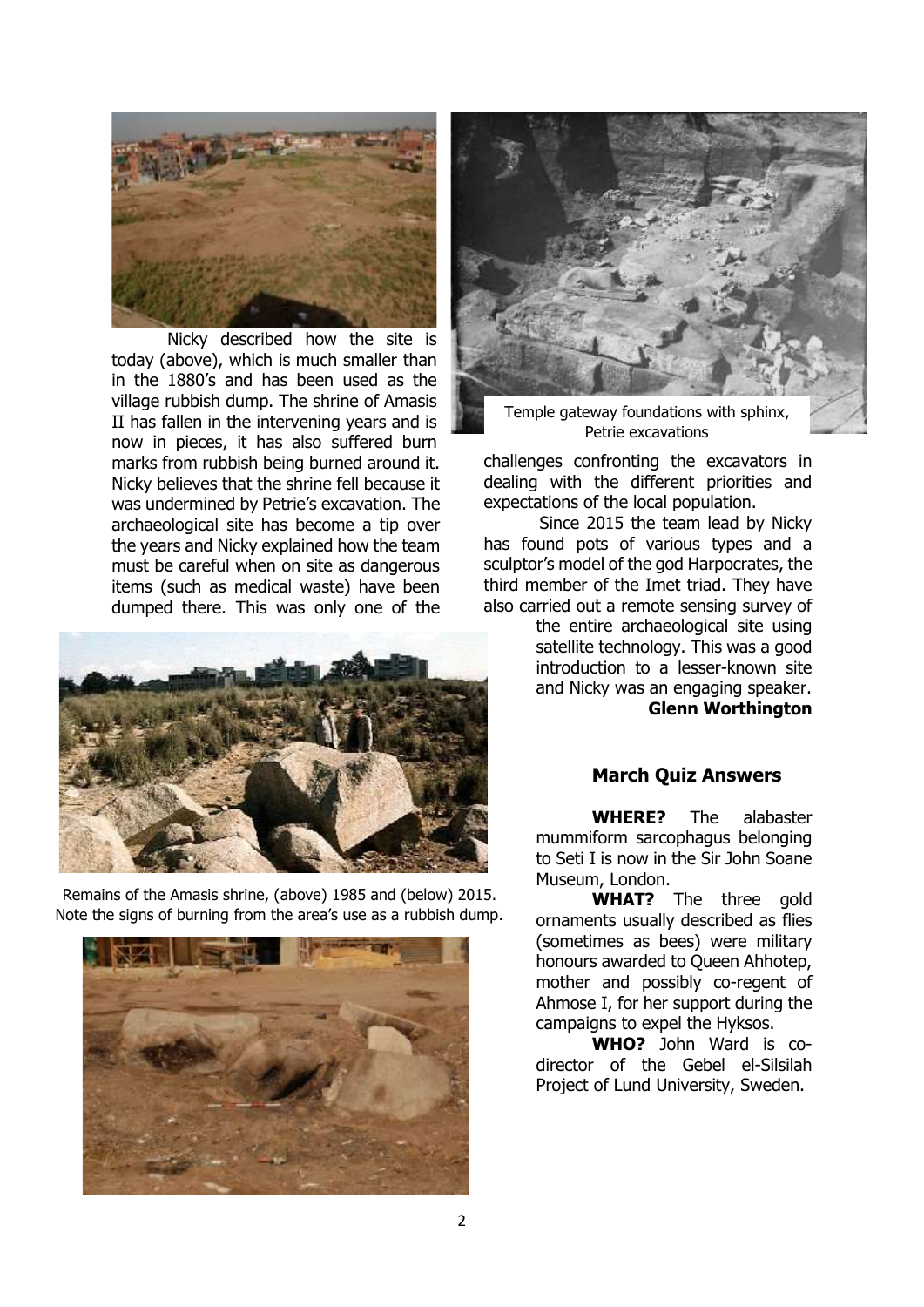#### **Review of April Meeting**

On Saturday 16 April we were royally entertained by **Mark Walker,** who was the first Programme Secretary and formerly Deputy Chair of SAES. His talk titled, **"A real Egyptian temple"? – the Iseum at Pompeii**, provided an in-depth study of Egyptian temple style and layout of the



Gortyn, Heraklion Museum

Roman era. Inspired by the holiday discovery of the existence of a Temple of the Egyptian Gods at Gortyn on Crete, Mark has made a study of the cult of Isis which spread throughout the Graeco-Roman

world, reaching even as far as Hadrian's Wall in Britain.

Archaeological Museum.

In 79 CE the Temple of Isis at Pompeii was both destroyed and preserved by the famous eruption of Mount Vesuvius. Its discovery in 1764 caused a sensation providing an insight into the connections – political, economic and religious – between two civilisations, Rome and Egypt. Mark set out to assess the accuracy of the description of this monument as the "a real Egyptian temple", as claimed recently by the Naples

By comparing the Pompeii Iseum



Pompeii's Iseum c. 1870

with contemporary temples of Isis in Egypt, particularly the Temple of Philae which was active beyond the Fourth Century CE, Mark showed how, though the architectural styles and decoration may have reflected the traditions of the region in which they were



Temple of Isis, Philae

built, the essential details of the Isis temples in Italy and Egypt were the same. He pointed out the analogues of the peristyle court, the hypostyle hall, the temenos wall, the water source, equivalent to the sacred lake of a temple in Egypt, which was a necessary part of the priestly purification rituals, and even the 'hearing ear shrine' in the rear wall, dedicated to Dionysus.



Model of the Pompeii Iseum, Naples Archaeological Museum

Mark compared the Roman and Egyptian artistic styles, showing us how differently the Egyptian gods, and the rituals

associated with them, were represented in frescoes, relief carving and statues. Mark was successful in demonstrating that Pompeii's Iseum has most of the characteristics of a 'real' Egyptian



temple, translated into the Classical Roman style. A fascinating talk.

Further images can be found in the work of Carole Radatto: [https://www.worldhistory.org/image/11295](https://www.worldhistory.org/image/11295/the-temple-of-isis-in-pompeii/) [/the-temple-of-isis-in-pompeii/](https://www.worldhistory.org/image/11295/the-temple-of-isis-in-pompeii/)

**Hilary Wilson**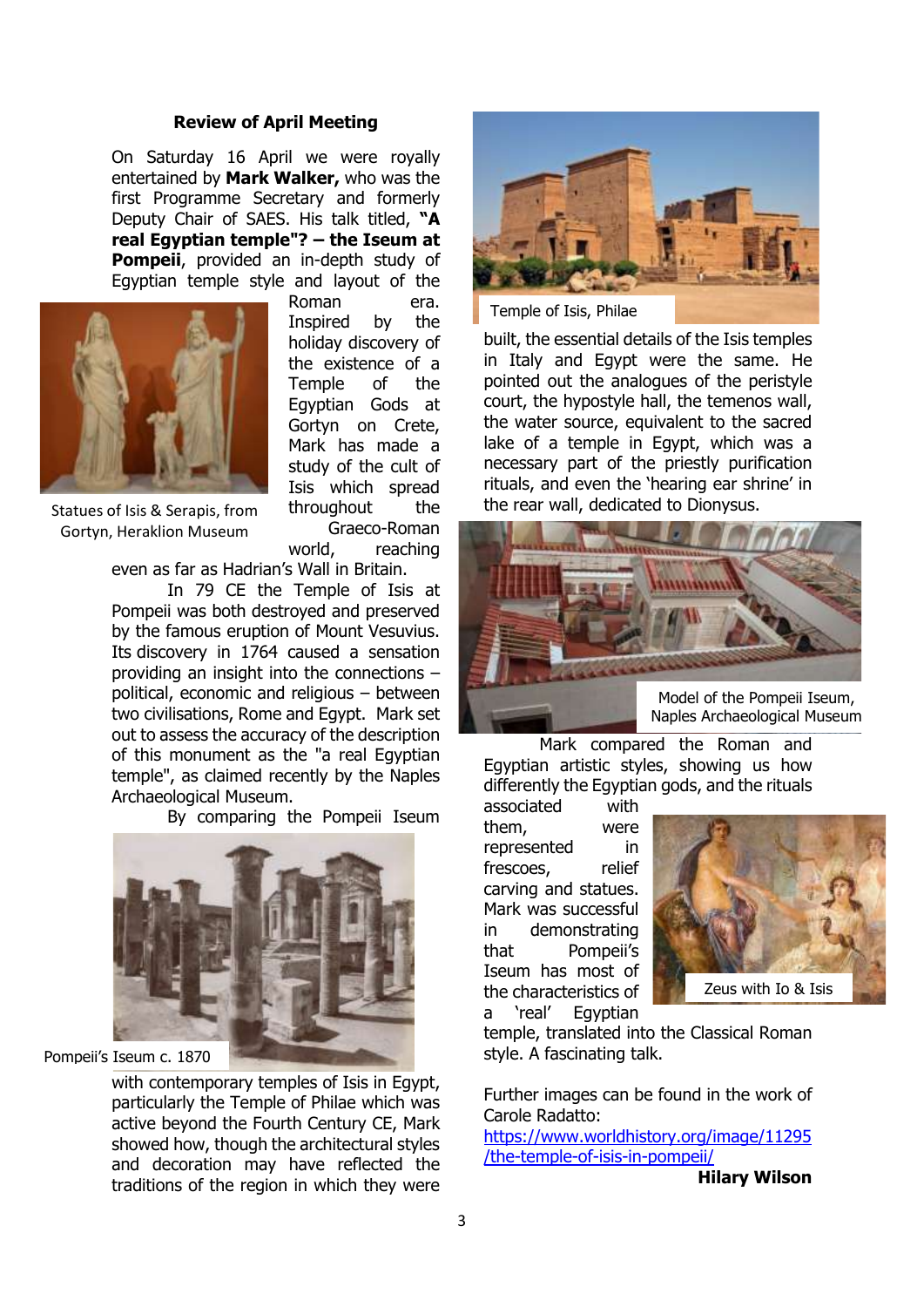

**The joining link will also be reconfirmed the day before and/or on the morning of the meeting. Please check your junk folder if you do not see this in your inbox.**

# **Zoom Protocols**

These guidelines on the thoughtful use of Zoom have been adapted from those promoted by our friends at TVAES. We think they are worth repeating here.

In our zoom meetings we make use of the chat feature and would like to ask members and visitors to follow these guidelines:

**1:** You may use the chat function to introduce yourself and chat generally before the lecture, but please avoid frivolous comments, jokes and any other comments that may not always translate to other cultures or those in different circumstances. Remember, we now have an international audience.

**2:** Please do not use the chat function during the lecture itself as the pop-up messages can prove distracting for both speaker and audience.

**3:** After the lecture, please focus your use of the chat on Questions and Comments re the lecture itself. This will help us to navigate and run the Q&A session. If you would like to ask your question live via audio (and video too if you wish), please use the raised hand (in Reactions) and wait for one of the co-hosts to call on you.



# **Forthcoming Meetings**

Further details of our Zoom meetings are published on the website [www.SouthamptonAncientEgyptSociety.co.uk](http://www.southamptonancientegyptsociety.co.uk/)

### **Registration is required for all meetings.**

Registration links will be released on a meeting-by-meeting basis and priority will be given to SAES Members.

If you would like to have your personal email details added to our non-Members mailing list, please contact the Secretary at: **[saesinfo55@gmail.com](mailto:saesinfo55@gmail.com)**

**The joining link for any meeting is only released on confirmation of payment.**

**The joining link is unique to the name & email address with which you register. If you share this link, you risk being prevented from joining the meeting yourself if the person with whom you shared signs in before you.**

**Please note:** if the Zoom system allows you to register this means a place is available and has been reserved for you. The joining link will be sent on confirmation of payment, but, since all Zoom messages, including the meeting joining link, will be sent to the email address with which you register, **please make sure that you have correctly entered the email address which you will be using for the meeting**.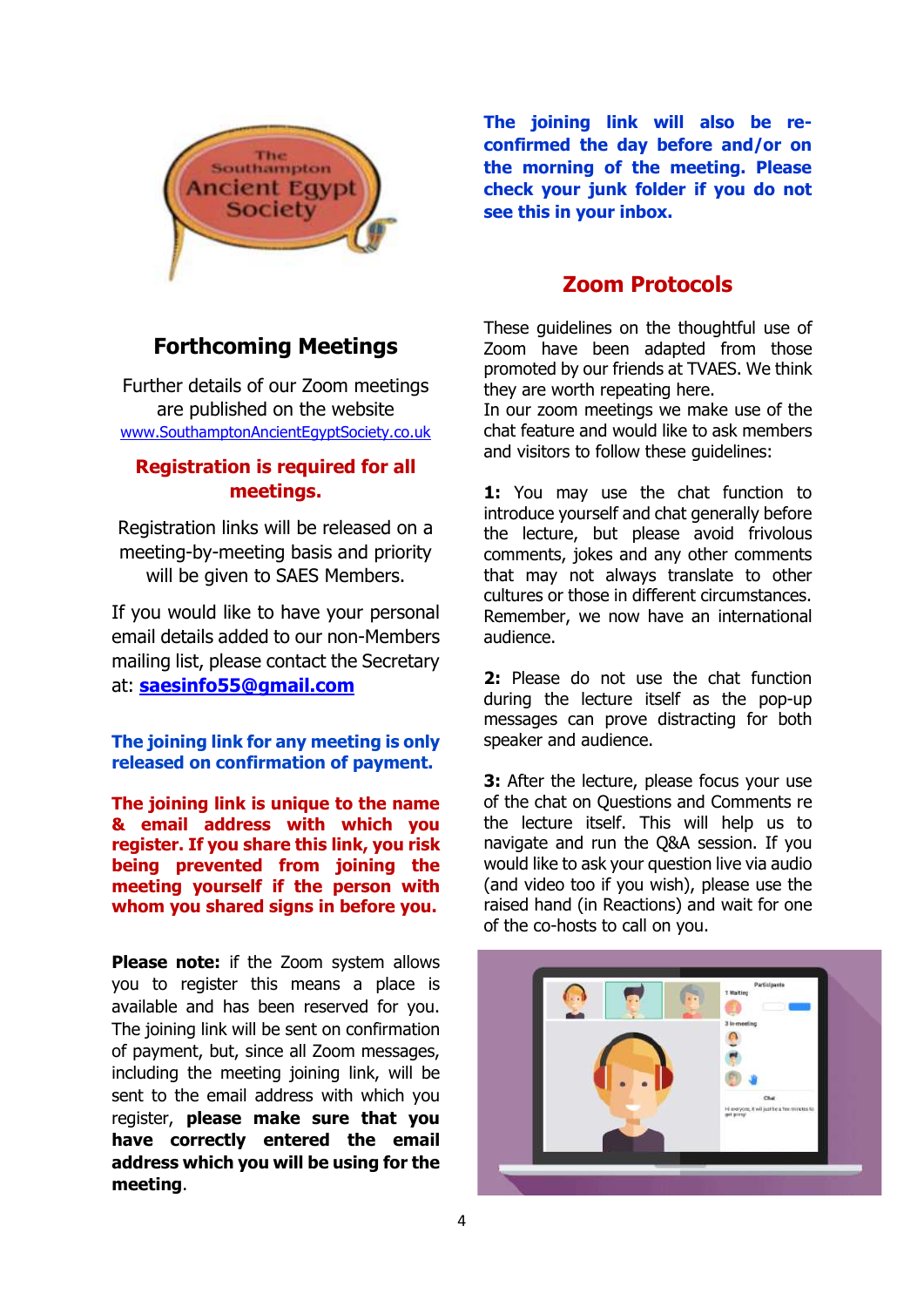(Saturday Zoom meeting opens 13.30 (GMT). Please be patient while we set up the presentation. Admission from the waiting room from 13.45 for a 14.00 start.

## **Saturday 21 May 2022:**

**Provisions for the dead, ritual implements, luxury objects? Conceptualising grave goods in New Kingdom elite contexts**

by **Claudia Näser**



Ancient Egypt is often held synonymous with an excessive concern for the afterlife. Packed burial chambers, with funerary provisions piled one above the other or neatly arranged around the coffin, are prominent images in this respect. At the same time, grave inventories do not feature prominently in scholarly analyses. Conventional studies and museum displays mostly treat them as object assemblages that illustrate aspects of earthly life, represent social status, and can be explained through the religious concepts known from texts and depictions. This talk will investigate grave goods in their own right. Using assemblages from New Kingdom contexts in the Theban elite necropolis, we will look into what they tell us about the motivations – religious, social, emotional and practical – which guided the composition of grave inventories. And we will explore the evidence they give about the preparation and implementation of the funeral as well as the multiple dimensions of subsequent use and reuse of graves.



**Dr Claudia Näser** is Lecturer in Egyptian Archaeology at University College London. She has worked in Egypt and Sudan for more than two decades and has been directing archaeological salvage and research projects in Sudan since 2004. She is also the editor-in-chief of the Journal of Egyptian Archaeology.

## **Registration in advance is required for this meeting using the link below:**

[https://us02web.zoom.us/meeting/register/](https://us02web.zoom.us/meeting/register/tZ0tce6qrTkrGdZqmx0vXFTsOmHzMh6K_obB) [tZ0tce6qrTkrGdZqmx0vXFTsOmHzMh6K\\_o](https://us02web.zoom.us/meeting/register/tZ0tce6qrTkrGdZqmx0vXFTsOmHzMh6K_obB) [bB](https://us02web.zoom.us/meeting/register/tZ0tce6qrTkrGdZqmx0vXFTsOmHzMh6K_obB)

### **Payment: £3 for Members; £4 for Overseas Members; £6 for guests**

**Please note:** if the Zoom system allows you to register this means a place is available and has been reserved for you. The joining link will be sent on confirmation of payment, but, since all Zoom messages, including the meeting joining link, will be sent to the email address with which you register, **please make sure that you have correctly entered the email address which you will be using for the meeting**.

**The joining link will also be reconfirmed the day before and/or on the morning of the meeting. Please check your junk folder if you do not see this in your inbox.**